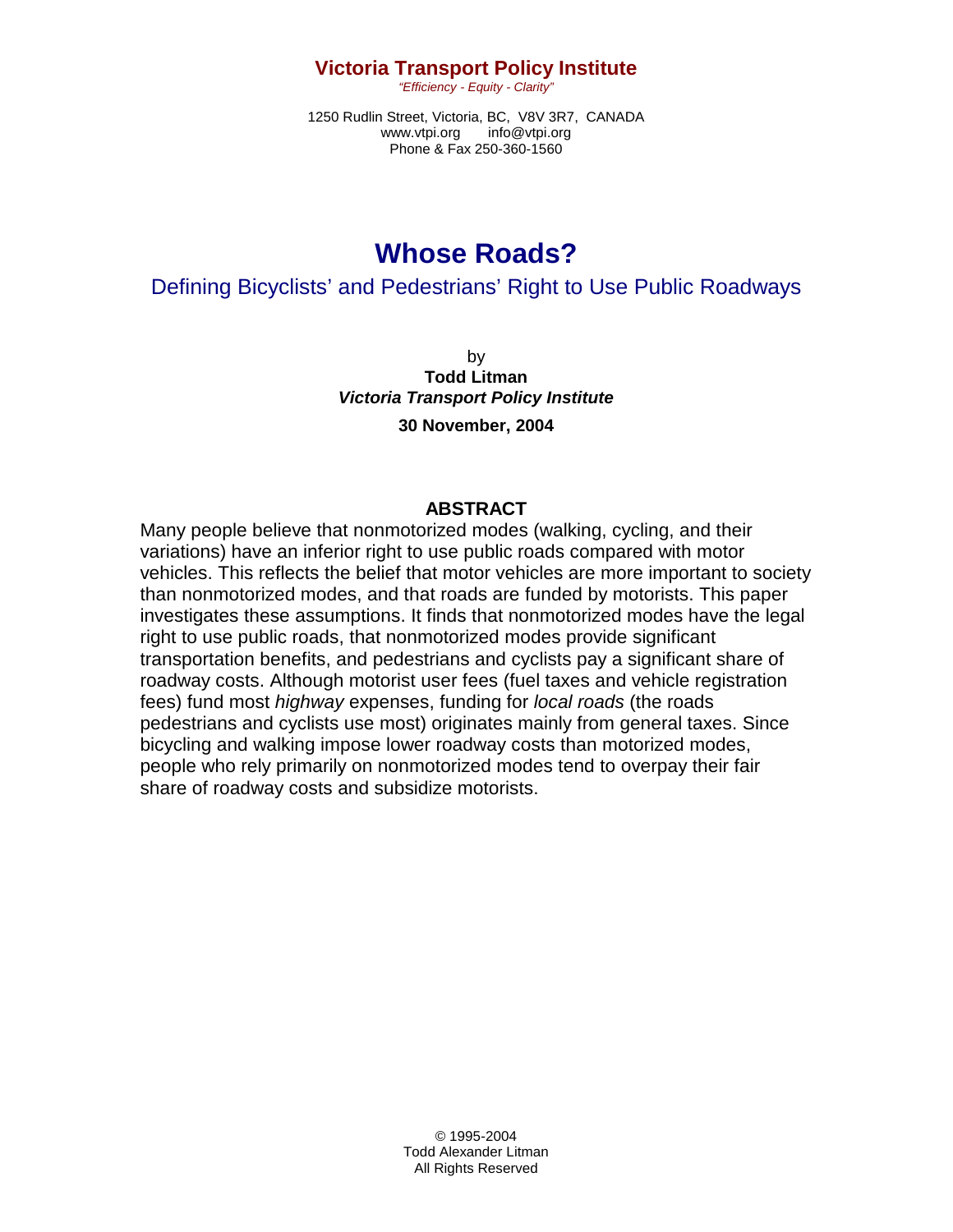## **Introduction**

Motorists often assume that public roads are intended primarily for their use, and nonmotorized modes (cyclists, pedestrians, and variants such as wheelchairs and skates) should be treated as inferiors or excluded altogether. Nonmotorized mode users are sometimes accused of paying less than their share of roadway costs, or simply told to "*Get the #\$%^@ off the road!*" Pedestrians and cyclists are sometimes forbidden from using a particular public road to avoid delaying motorized traffic.

Lack of respect for nonmotorized travel often justifies policies that favor motorized over nonmotorized travel, including minimal investments in walking and cycling facilities, roadway design and management that creates barriers to nonmotorized travel, development policies that result in more dispersed land use patterns, and traffic safety programs that give nonmotorized issues little attention and place the onus for reducing risk on pedestrians and cyclists.

Are these assumptions justified? What rights *do* non-motorized modes have to use public roadways? Do nonmotorized modes receive a fair share of roadway resources? Do motorists really subsidize walking and cycling? This report explores these questions.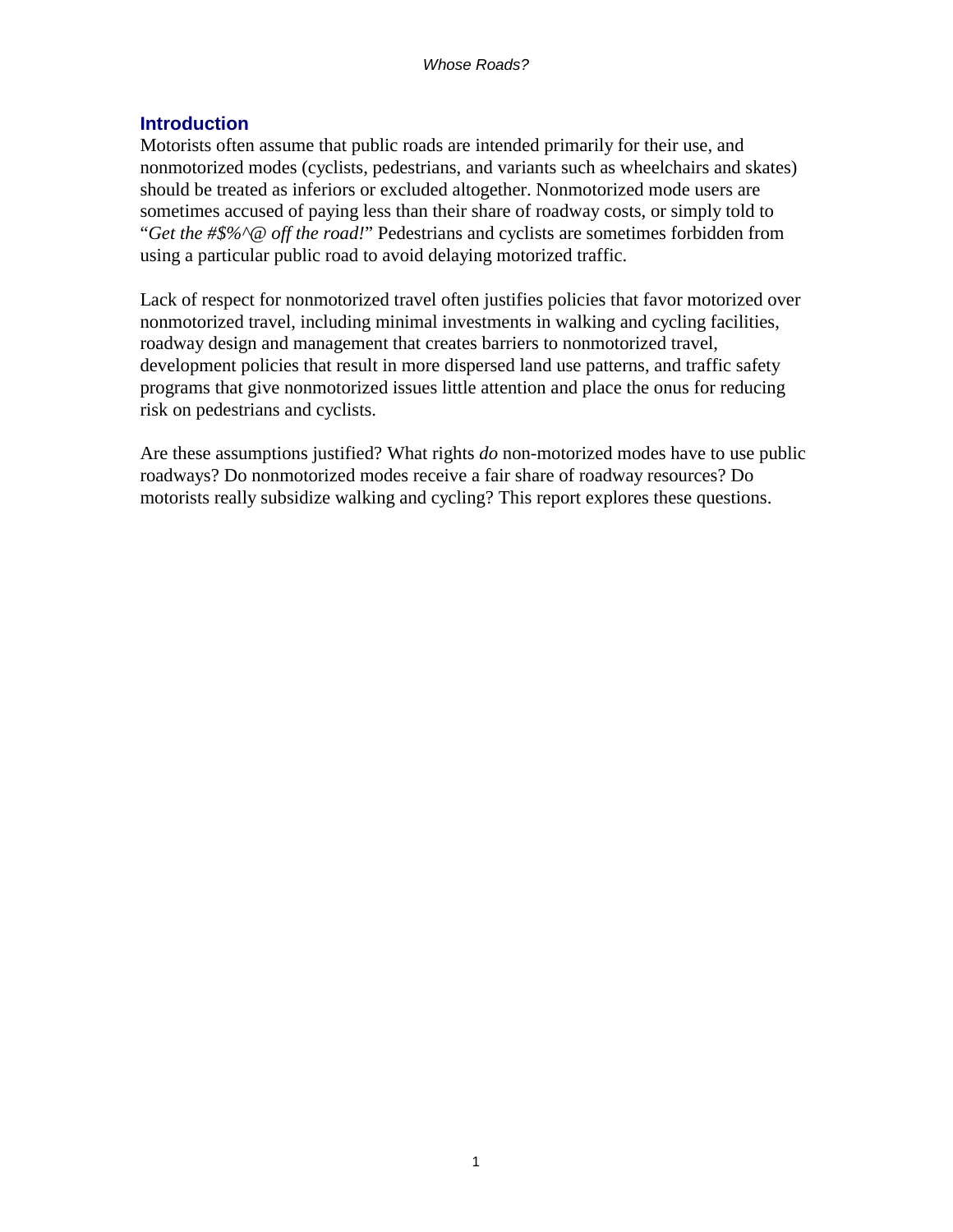# **Legal Rights**

Bicyclists have legal rights and responsibilities that vary from one jurisdiction to another. These usually include the following features (BikeMass, 2004; LawGuru, 2004).

- The right to ride a bicycle on any public road, street, or bikeway except where specifically prohibited, such as on limited access highways.
- The responsibility to obey all relevant traffic laws and regulations.
- The responsibility to use hand signals to let people know you plan stop or turn.
- The responsibility to ride single file unless passing.
- The responsibility to have a white headlight and a read tail-light on if riding between from 1/2 hour after sunset until 1/2 hour before sunrise.
- The responsibility to have adequate brakes.

Most jurisdictions require drivers to yield to pedestrians using long canes or dog guides. Some jurisdictions have laws requiring bicyclists to wear helmets (some of which only apply to children), or placing other special responsibilities on cyclists.

The *Uniform Vehicle Code* (*UVC*, the basis for most traffic laws) states, "*Every person propelling a vehicle by human power or riding a bicycle shall have all the rights and all the duties applicable to the driver of any other vehicle*" (ITE, 1992; SWCP, 2004). Most traffic laws do not differentiate between bicycles and other vehicles (Paul Hill, 1986). Some states require bicyclists to use an adjacent pathway if available, but these are increasingly being abolished to give bicyclists the choice of whether to ride on a path or the road (LAW, 1995).

Because motor vehicles impose significant risk on cyclists and pedestrians, the UVC gives drivers the responsibility to "*avoid colliding with any pedestrian or any person propelling a human powered vehicle and…exercise proper precaution upon observing any child or any obviously confused, incapacitated or intoxicated person*" (ITE, 1992), although this responsibility is often poorly enforced (Kenneth Todd, 1992).

The AASHTO "Green Book" also indicates that transportation officials recognize society's responsibility to accommodate pedestrians, stating,

Pedestrians are a part of every roadway environment, and attention must be paid to their presence in rural as well as urban areas…Because of the demands of vehicular traffic in congested urban areas, it is often extremely difficult to make adequate provisions for pedestrians. Yet this must be done, because pedestrians are the lifeblood of our urban areas, especially in the downtown and other retail areas. (AASHTO, 1994)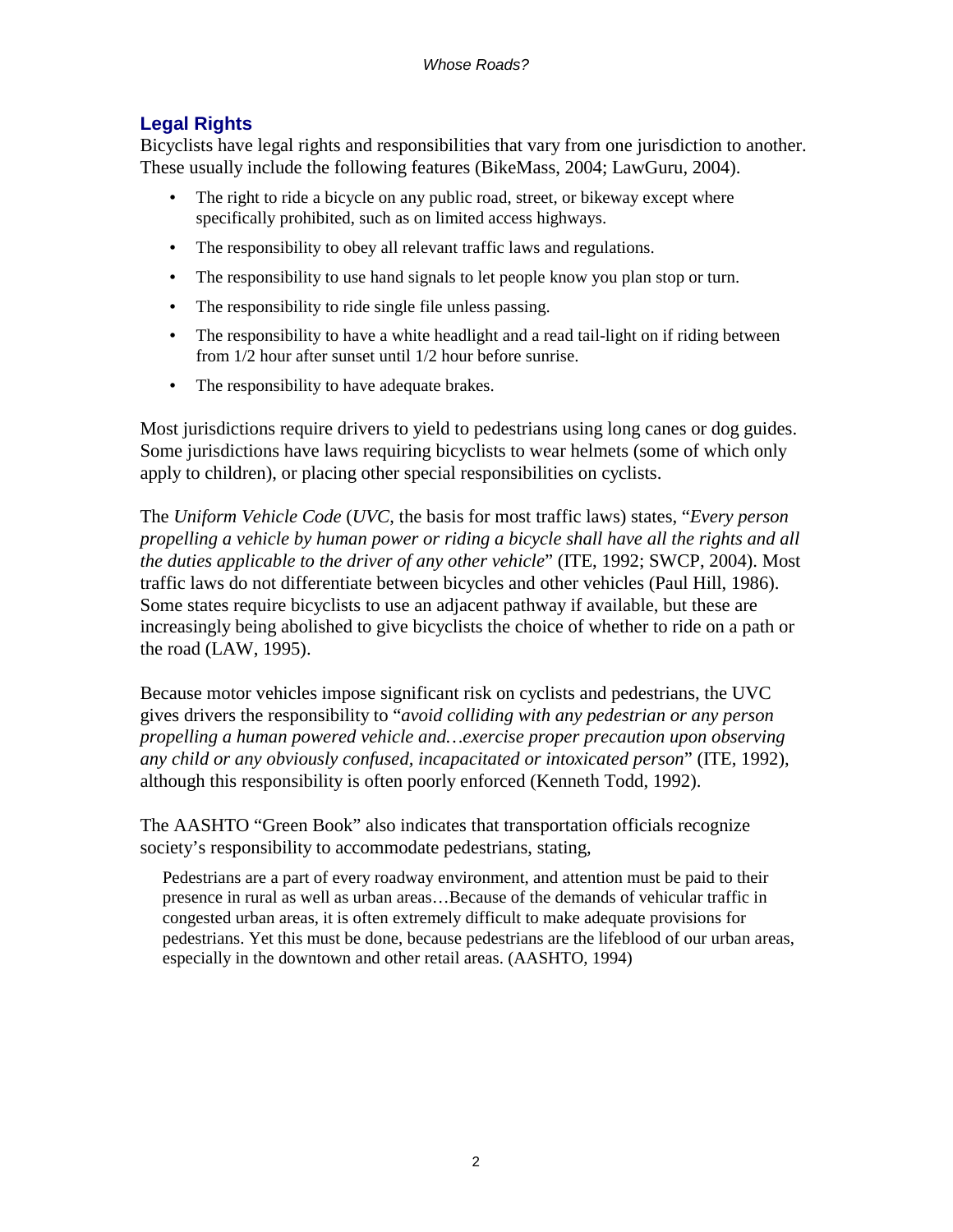### **Importance of Nonmotorized Transportation**

Conventional planning practices often consider walking and cycling as minor transport modes, but this reflects planning bias (Litman, 2004a). Conventional travel surveys generally find that nonmotorized travel represents just 2-5% of person-trips and less than 1% of total person-miles, but this reflects their tendency to overlook or undercount shorter trips, non-work trips, off-peak trips, nonmotorized links of motorized trips, travel by children, and recreational travel (Litman, 2003). Walking and cycling trips to access motorized modes are not counted, even if they involve travel on public facilities. If instead of asking, "What portion of trips *only* involve walking," we ask, "What portion of trips involve *some* walking," walking would be recognized as a common and important mode. For example, although only 7% of Canadian urban commute trips are entirely by walking, about three times as many involve a walking link, as indicated in Table 1.

| rapie i   | <b>Commute Trips by Mode</b> (Statistics Canada, 1 |                            |                            |  |  |
|-----------|----------------------------------------------------|----------------------------|----------------------------|--|--|
|           | <b>Car Only</b>                                    | <b>Walking All or Part</b> | <b>Transit All or Part</b> |  |  |
| Winnipeg  | 73%                                                | 16%                        | 15%                        |  |  |
| Vancouver | 72%                                                | 20%                        | 12%                        |  |  |
| Calgary   | 72%                                                | 21%                        | 12%                        |  |  |
| Canada    | 69%                                                | 22%                        | 10%                        |  |  |
| Toronto   | 61%                                                | 24%                        | 20%                        |  |  |
| Ottawa    | 60%                                                | 33%                        | 16%                        |  |  |
| Average   | 68%                                                | 23%                        | 14%                        |  |  |

*Table 1* **Commute Trips By Mode** (Statistics Canada, 1992)

*Although only about 7% of urban commutes are entirely by walking, about 23% involve some walking on public facilities.* 

Some newer travel surveys attempt to count all nonmotorized trips (although participants often have trouble recording short walking trips so they still tend to be undercounted). The 2001 National Household Travel Survey (BTS, 2001) found that walking represents 8.6% of personal trips, about 50% more than reported in the 1995 National Personal Travel Survey (NPTS), which used more conventional survey methods. In 2000, the Southern California Metropolitan Transportation Authority increased the portion of travel involving nonmotorized modes assumed for transport planning purposes from about 2% of regional trips (based on conventional travel surveys) up to about 10%, based on more comprehensive data from the 1995 NPTS. According to a U.K. survey, walking represents 2.8% of total mileage, 17.7% of total travel time, and 24.7% of total trips (Litman, 2004a). Rietveld (2000) finds that conventional surveys count only about onesixth of total nonmotorized trips.

Walking and bicycling provide basic mobility, that is, they allow people to access goods, services and activities society considers high value (also called *essential* or *lifeline*), including people who have few travel alternatives. Accommodating nonmotorized travel therefore deserves additional priority than indicated by simply considering its share of total travel activity.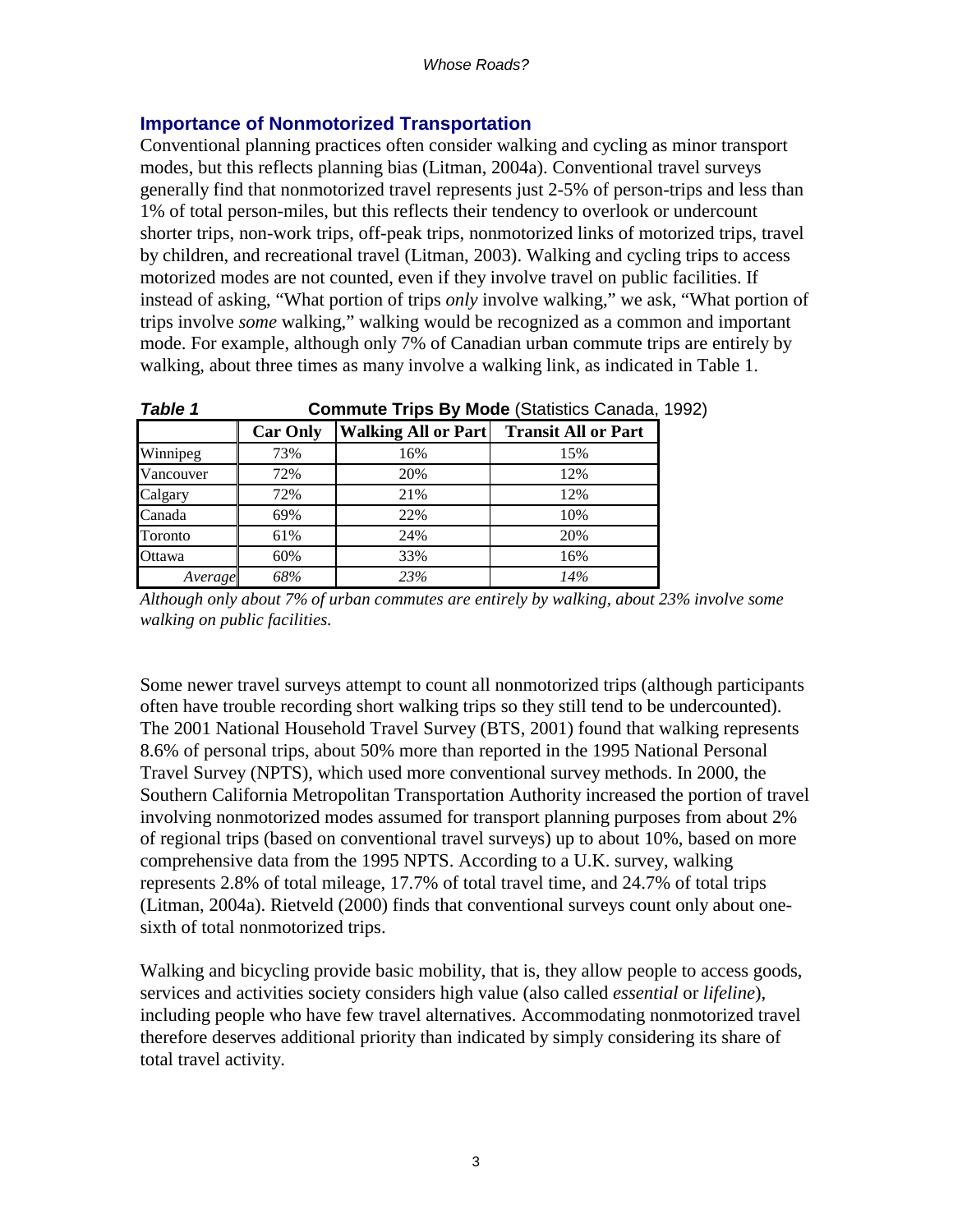# **Benefits of Nonmotorized Transportation**

Some experts believe that walking and cycling can do little to solve transportation problems because they only consider motorized trips that shift completely to nonmotorized modes, ignoring the important role walking and cycling play in an efficient transport system (Litman, 2004a). Walking and cycling often substitute for local errand trips, support use of transit and ridesharing, and help create more accessible land use patterns (Litman, 2004b). One study found that residents in a pedestrian friendly community walked, bicycled, or rode transit for 49% of work trips and 15% of their nonwork trips, 18- and 11-percentage points more than residents of a comparable automobile oriented community (Cervero and Radisch, 1995). Litman (2004b) found that a mile of nonmotorized travel tends to leverage about seven miles of reduced automobile travel. According to some studies, 5-10% of urban automobile trips can reasonably shift to nonmotorized transport (ADONIS, 1999; Litman, 2004b; "Nonmotorized Transportation Planning," VTPI, 2004).

Conventional transport planning tends to consider a narrow range of planning objectives and so undervalues strategies that provide modest but multiple benefits, such as incentives to shifts from motorized to nonmotorized travel. Although such strategies are not usually considered the most cost effective way of reducing traffic congestion, road and parking facility costs, consumer costs, accidents, pollution, or improving mobility for non-drivers, they provide all of these benefits and more. The potential benefits of increased walking and cycling can be particularly large because the greatest impacts tend to occur in urban areas where traffic congestion, facility costs, crash risk and pollution problems are worst. As a result, a modest reduction in total regional vehicle mileage that is concentrated in congested urban areas may provide significant benefits.



*Conventional planning tends to value motorized travel more than nonmotorized travel. A motor vehicle trip to a health club is counted, but a recreational walk or cycling trip is often ignored.* 

Conventional planning undervalues nonmotorized transportation benefits by separating transportation and recreation objectives. Recreational walking and cycling provide health benefits, user enjoyment and tourist business, but these benefits are often ignored. From a conventional transport planning perspective, a vehicle trip to a gym is important, but recreational walking or cycling is not.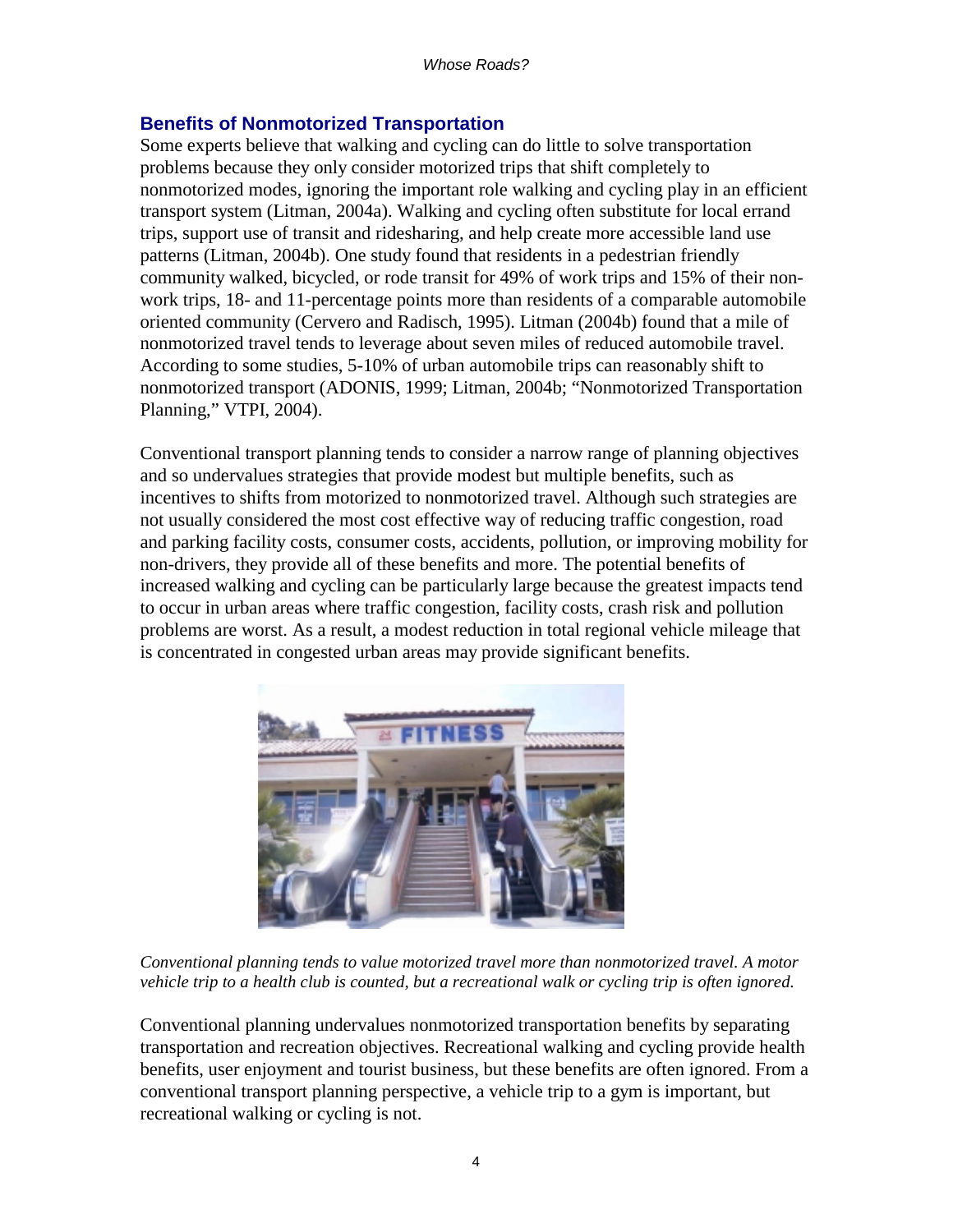#### **Biased Language in Transportation Planning** (Litman, 2003)

Transportation planning practices are often unintentionally biased toward motorized travel. For example, projects that increase road or parking capacity are often called "improvements," although from many perspectives they are harmful. Wider roads and larger parking facilities can degrade the local environment, and projects that increase vehicle traffic volumes and speeds can reduce the safety and mobility of nonmotorized travel. Calling such changes "improvements" indicates a bias in favor of one activity and group over others. Objective language uses more specific and neutral terms, such as "added capacity," "additional lanes," "modifications," or "changes."

The terms "traffic" and "trip" often refer only to motor vehicle travel. Travel surveys and traffic counts usually under-record nonmotorized trips, because they ignore or undercount short trips, non-work travel, travel by children, recreational travel, and nonmotorized links. Although most automobile and transit trips begin and end with a pedestrian or cycling link, they are usually classified simply as "auto" or "transit" trips. This undervalues nonmotorized transport.

The term "efficient" is frequently used to mean increased vehicle traffic speeds. This assumes that increasing motor vehicles speeds increases overall efficiency. This assumption is debatable. High vehicle speeds can reduce total traffic capacity, increase resource consumption, increase costs, and increase automobile dependency, reducing overall economic efficiency.

Level of service (LOS) is a qualitative measure describing operational conditions for a particular user group (motorists, cyclists, pedestrians, etc.). Transportation professionals often assume that, unless specified otherwise, level of service applies only to motor vehicles. It is important to indicate which users are considered when level of service values are reported.

| <b>Biased Terms</b> | <b>Objective Terms</b>                         |
|---------------------|------------------------------------------------|
| Traffic             | Motor vehicle traffic, pedestrian/bike traffic |
| <b>Trips</b>        | Motor vehicle trips, person trips              |
| Improve             | Change, modify, expand, widen                  |
| Enhance             | Change, increase traffic speeds                |
| Deteriorate         | Change, reduce traffic speeds                  |
| Upgrade             | Change, expand, widen, replace                 |
| Efficient           | Faster, increased vehicle capacity             |
| Level of service    | Level of service for                           |

#### **Examples:**

**Biased:** *Level of service* at this intersection is rated "D." The proposed *improvement* will cost \$100,000. This *upgrade* will make our transportation system more *efficient* by *enhancing* capacity, preventing *deterioration* of *traffic* conditions.

**Objective:** *Level of service* at this intersection is rated "D" *for motorists* and "E" *for pedestrians*. A *right turn channel* would cost \$100,000. This *road widening project* will *increase motor vehicle traffic speeds and capacity* but may *reduce safety and convenience to pedestrian travel*.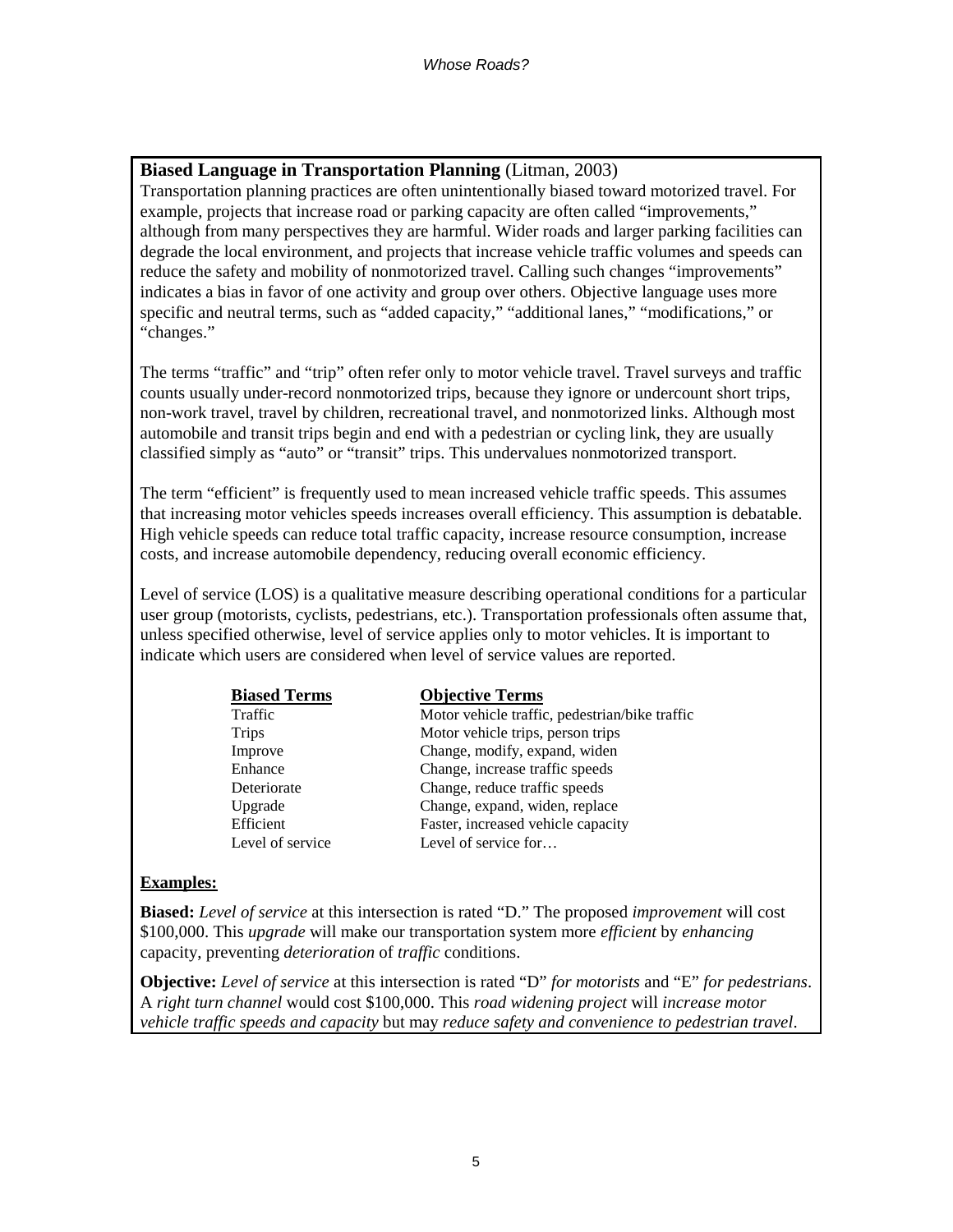### **Roadway Funding**

Economic efficiency and equity require that consumers should bear their share of costs for the goods and services they use, unless a subsidy is specifically justified ("Market Principles," VTPI, 2004). Many people assume that pedestrians and cyclists contribute less than their fair share toward roadway costs because they do not pay vehicle user fees (fuel taxes, vehicle registration fees, and road tolls), and so argue that pedestrians and cyclists deserve less right to use roadway facilities. However, this assumption is wrong.

Although user fees fund most *highway* expenses, *local roads* are mainly funded through general taxes that residents pay regardless of how they travel. The majority (probably more than 90%) of walking and bicycling occurs on locally funded roads, since most highways are unsuited to walking and bicycling. Table 2 shows that in 2002, \$27.9 billion were spent on U.S. local roads, of which only \$3.1 billion was from user fees. General tax funding averaged about 5.6¢ per motor vehicle mile of travel on local roads. Roadway user charges fund only about 70% of roadway expenditures (only 60% excluding bond revenues), indicating that fuel taxes would need to increase more than 45% to fully cover these costs. Canadian local roads are also funded primarily by general taxes.

| , ,                                           |                   |                  |                  |                  |                  |  |
|-----------------------------------------------|-------------------|------------------|------------------|------------------|------------------|--|
|                                               | <b>Source</b>     | Federal          | <b>State</b>     | Local            | <b>Total</b>     |  |
| User Fees (fuel and vehicle taxes) (millions) | Table HF-10       | \$26,842         | \$49,689         | \$3,106          | \$79,637         |  |
| Other Funds (general taxes) (millions)        |                   | \$1,719          | \$7,864          | \$24,770         | \$34,353         |  |
| <b>Total Roadway Funding (millions)</b>       | $\mathbf{H}$      | \$28,561         | \$57,553         | \$27,876         | \$113,990        |  |
| Portion Other Funds (millions)                | $^{\prime\prime}$ | $6.0\%$          | 13.7%            | 88.9%            | 30.1%            |  |
| Roadway Mileage                               | Table HM-10       | 120,570          | 773,289          | 3,072,647        | 3,966,506        |  |
| Vehicle Mileage (millions)                    | VM-3              | 2,415,413        |                  | 440,343          | 2,855,756        |  |
| User Fee Funding (cents/vehicle-mile)         | Calculated        | 1.1 <sub>c</sub> | 2.0 <sub>c</sub> | $0.7\phi$        | $3.8\phi$        |  |
| Other Funding (cents/vehicle-mile)            | $^{\prime\prime}$ | 0.0 <sub>c</sub> | 0.3 <sub>c</sub> | 5.6 <sub>c</sub> | 1.2 <sub>c</sub> |  |

*Table 2* **Roadway Revenues and Expenditures (2002 Dollars)** (FHWA, 2003)

*Local roads are funded primarily by local taxes, resulting in a subsidy to driving.* 

The portion of roadway expenses funded by user fees is declining because legislators are reluctant to increase fuel taxes and registration fees (Puentes and Prince, 2003). Funding for roadway improvements and even maintenance increasingly comes from general taxes, primarily sales taxes. Wach (2003) found that between 1995 and 1999 local general tax revenues spent on highways grew three times as fast as user fee revenues.

It is difficult to know exactly what portion of transport funds are devoted to nonmotorized facilities (Litman, 2004a). Local governments devote perhaps 5-15% of transportation agency budgets, but other levels of government provide far less support. For example, the state of Oregon is considered a leader in nonmotorized planning because it devotes 2% of state transport funds to nonmotorized facilities. Most states probably spend less than 1%. The costs of separated nonmotorized facilities should not necessarily be charged to pedestrians and cyclists, since they are needed due to the risk and discomfort imposed by motor vehicle traffic. Areas with minimal motor vehicle traffic do not usually require separate facilities.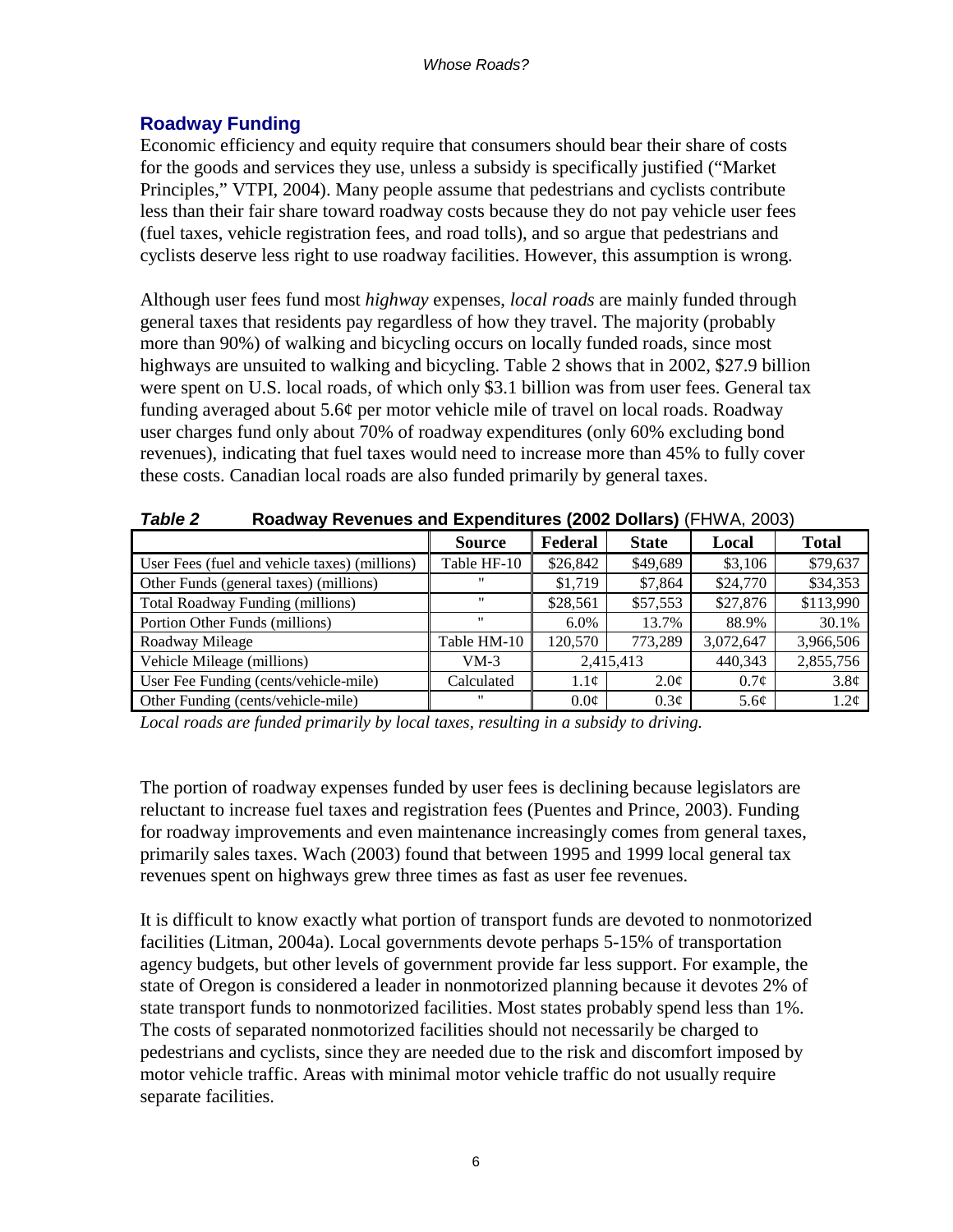

#### *Figure 1* **Transportation Funding Sources** (Puentes and Prince, 2003)

*About 40% of highway funding is from general taxes and bonds. User funding is declining because legislators are reluctant to raise fuel taxes and vehicle fees.* 

General tax funds are also spent on various traffic services, such as policing, emergency services, and subsidized parking facilities. A typical household pays several hundred dollars annually in general taxes to fund roads and traffic services, as indicated in the studies summarized below.

- Traffic services (besides roadway facility costs) are estimated to average  $2.8¢$  per urban vehicle mile in 1992 dollars, or about  $3.8¢$  in 2004 dollars (Small, 1992).
- Local governments in the Chicago region spend an average of \$130 per registered motor vehicle in general taxes devoted to roads and traffic services (Urbanczyk and Korlett, 1995).
- Public expenditures on highways, roads, streets and traffic services average \$413 annually per capita in the Puget Sound region (PSRC, 1996).
- The city of Edmonton spends an average of \$291 annually per resident on roads and traffic services (KPMG, 1996).
- Local governments in Wisconsin spent \$585 annually per household on local roads and traffic services, only 14% of which originated from user fees (DeCicco and Morris, 1998).

Overall, roadway costs average about  $5¢$  per vehicle-mile for facilities and about  $1¢$  per vehicle-mile for traffic services. Larger, faster and heavier vehicles tend to impose higher costs because they require more road space, more complex intersections, more parking space, more maintenance, and more sophisticated traffic management (Urban Institute, 1990; Jones and Nix, 1995; FHWA, 1997; Litman, 2004c). A road system used just for walking and cycling costs far less than what is needed to accommodate motorized traffic.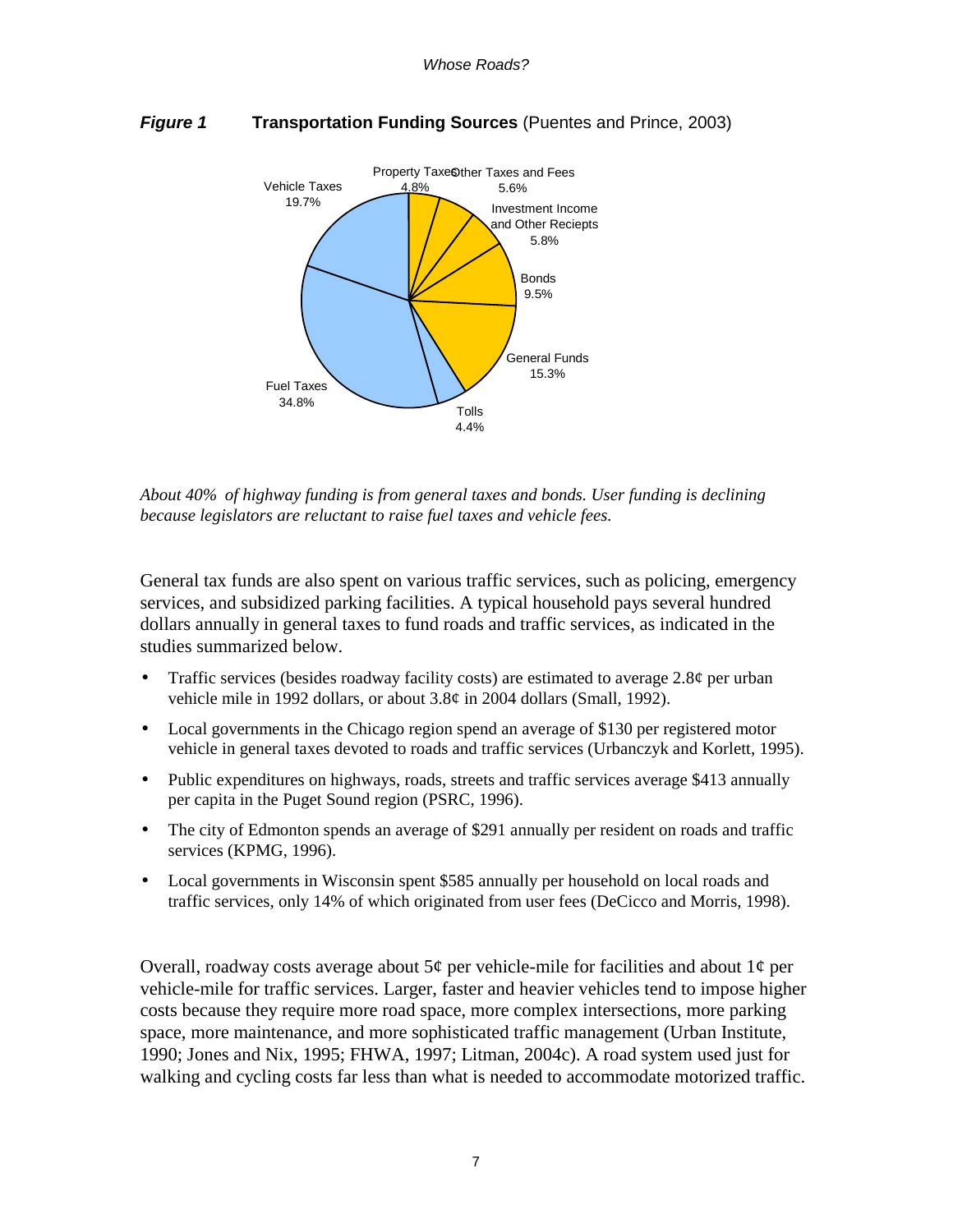In addition to road and traffic service costs, motor vehicle travel imposes other external costs (costs not borne directly by individual users), including parking subsidies, congestion delays and crash risk imposed on other road users, environmental damages, and the opportunity cost of land devoted to roads (Litman, 2004c). Motorists benefit from various indirect and hidden subsidies. For example, most zoning codes require the provision of off-street parking for motorists, yet non-drivers receive no comparable benefit. These external costs reflect an economically inefficient and unfair subsidy of driving relative to nonmotorized travel ("Market Principles," VTPI, 2004). Table 3 summarizes estimates of these costs, which indicates that automobile use has external costs averaging about 28 $\ell$ , while cycling costs average about  $1\ell$ , and walking averages just  $0.2\text{\textdegree}$  per mile.

| i anic j<br><b>LAGHIAI COSIS (CENIS DEL MIIE)</b><br>Transportation Costs, VIII |                   |                |           |  |  |
|---------------------------------------------------------------------------------|-------------------|----------------|-----------|--|--|
| Cost                                                                            | <b>Automobile</b> | <b>Bicycle</b> | Walk      |  |  |
| Parking Subsidies                                                               | 10¢               | 0.2            |           |  |  |
| <b>Traffic Congestion</b>                                                       | 4¢                |                |           |  |  |
| Crashes                                                                         | 8¢                | 0.2            | 0.2       |  |  |
| <b>Environmental Costs</b>                                                      | 4¢                |                |           |  |  |
| Roadway Land Value                                                              | Σ¢                | 0.6            |           |  |  |
| Totals                                                                          | 28¢               |                | $J.2\phi$ |  |  |

*Table 3* **External Costs (Cents per Mile)** ("Transportation Costs," VTPI, 2004)

*This table summarizes estimates of various external costs of transportation.* 

It could be considered equitable to allocate funds to each mode based on its level of use (Litman, 2004a). Funding should be based on *person trips* rather than *person miles* so higher speed modes are not subsidized at the expense of lower-speed modes. For example, there is no particular reason that society should subsidize a 50-mile commute trip at a greater rate than a 1-mile commute trip if both get employees to work. Funding based on trips allows pedestrians and cyclist to receive a fair share of public support. As described earlier, nonmotorized travel is much more common than conventional travel surveys indicate and plays a more important role in an efficient transportation system, suggesting that a far greater portion of funding should be devoted to walking and cycling.

Additional funding for nonmotorized transportation improvements can be justified on the grounds that such projects have been underfunded in the past and so additional investments in the future, and because nonmotorized improvements provide multiple benefits. For example, nonmotorized investments can be funded from accounts devoted to improving mobility, reducing congestion, energy conservation and emission reductions, providing basic mobility for non-drivers, improving public health, and supporting urban redevelopment. Because walking and cycling provide both transportation and recreation benefits, expenditures on pedestrian and bicycling improvements can be justified from both transportation accounts and recreation accounts.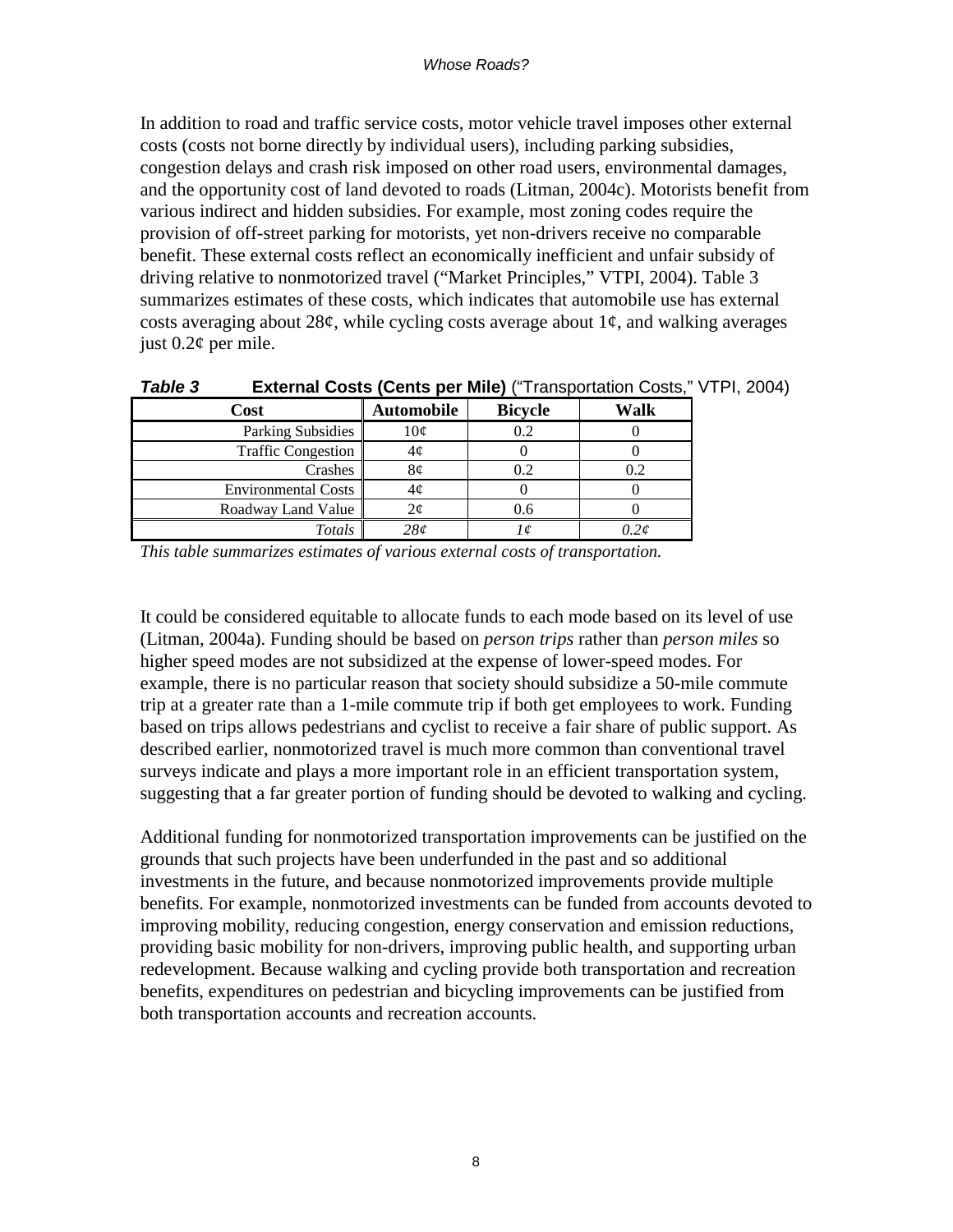#### *Summary of User Costs and Payments*

On average, local and regional governments spend \$300-500 annually per automobile in general taxes on local roads and traffic services, averaging more than 6¢ per mile driven on local roads. Only  $0.7\phi$  of this is paid through vehicle user charges, meaning that driving is subsidized through general taxes by about 5.6¢ per mile on local roads. Automobiles also impose other external costs, including parking subsidies, congestion and crash risk imposed on other road users, and environmental damages. Pedestrians and cyclists tend to impose lower costs than motor vehicles and bear an excessive share of these costs, particularly crash risks, because they are relatively unprotected. A shift from driving to bicycling and walking reduces external costs, providing benefits to society, such as road and parking facility savings, reduced crash risk and congestion delay imposed on other road users, and reduced environmental impacts (Litman, 2004b). This indicates that non-drivers pay more than their share of transportation costs.

For an average household, the costs imposed approximately equals the costs they bear, but people who drive less than average and use nonmotorized modes tend to overpay their share of costs, while those who drive more than average underpay.

The automobile industry has published reports claiming that motorists pay more than their share of costs (Dougher, 1995; Spindler, 1997). However, these studies violate standard cost allocation principles by including all vehicle taxes, including general sales taxes, rather than just user charges, and by considering only *highway* expenditures, ignoring *local roadway* costs and other external costs associated with motor vehicle use ("Evaluating Criticism of TDM," VTPI, 2000). Virtually all studies that use appropriate analysis procedures conclude that motorists significantly underpay the costs they impose on society (FHWA, 1997; Delucchi, 1998; Litman, 2004a).

#### *Example:*

Two neighbors each pay \$300 annually in local taxes that fund roads and traffic services. Mike Motorist drives 10,000 miles annually on local roads, while Frances Footpower bicycles 3,000 miles. The table below compares the costs they impose with what they pay in taxes.

| .                                                                                   |                              |                |  |  |  |
|-------------------------------------------------------------------------------------|------------------------------|----------------|--|--|--|
|                                                                                     | <b>Mike</b>                  | <b>Frances</b> |  |  |  |
| A. Annual local mileage                                                             | 10,000                       | 3,000          |  |  |  |
| B. Household's general taxes used for road related services.                        | \$300                        | \$300          |  |  |  |
| C. Motorist user fees spent on local road $(0.2\phi$ per mile).                     | \$24                         | \$0            |  |  |  |
| D. Total road system contribution $(B + C)$                                         | \$324                        | \$300          |  |  |  |
| E. Tax payment per mile of travel (B/A).                                            | $3.2\epsilon$                | $10\sigma$     |  |  |  |
| F. Roadway costs (cars = $5.6\frac{\omega}{m}$ , bicycles = $0.2\frac{\omega}{m}$ ) | \$560                        | \$48           |  |  |  |
|                                                                                     | $Net(D - F)$ Underpays \$236 | Overpays \$252 |  |  |  |

**Table 4 Local Roadway Payments Versus Costs** 

*Non-drivers pay almost the same as motorists for local roads but impose lower costs. As a result, they tend to overpay their share of roadway costs.*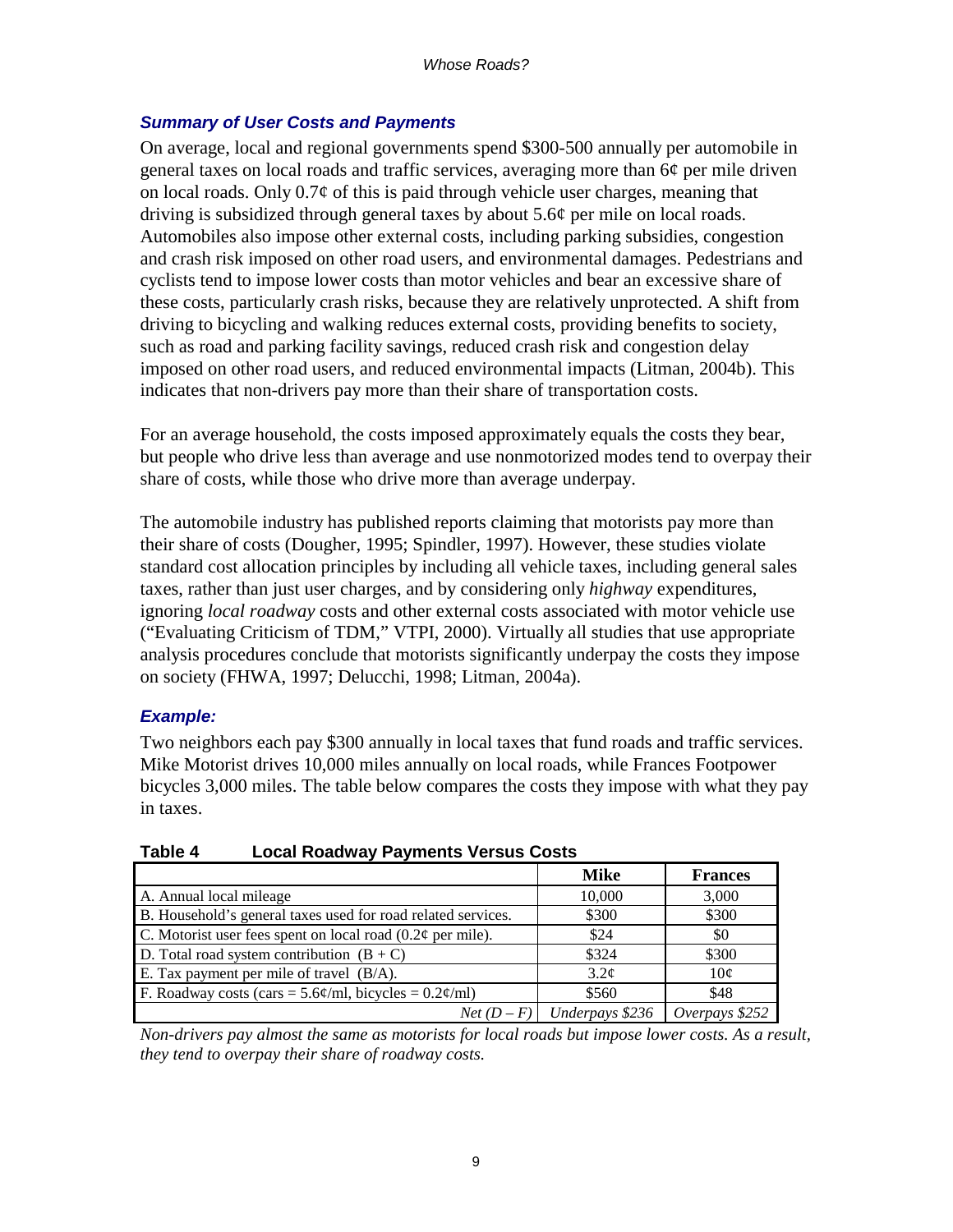# **Other Equity Issues**

Walking and bicycling provide basic mobility for people who are transportation disadvantaged ("Basic Access," VTPI, 2004). Accommodating nonmotorized travel therefore deserves a higher priority than indicated by simply considering its share of total travel activity.

It is sometimes argued that automobile travel also provides basic mobility, so the costs of roads and traffic services should not be charged to individual users. Even residents who never drive rely on roads for service vehicles, for utility access, and for walking and bicycling. But basic access can be provided by a far cheaper road system than what is needed in automobile dependent areas. Since most current roadway expenditures result from the need to accommodate additional automobile traffic and the wear imposed by motor vehicles, it makes sense to allocate most roadway costs to vehicle users.

Critics of using transportation funds for pedestrian and cycling improvements tend to ignore the direct and indirect benefits that motorists can receive from nonmotorized improvements. Motorists can benefit from reduced traffic and parking congestion, tax savings, reduced crash risk and air pollution, reduced need to chauffer non-driving family and friends, more efficient land use, and increased travel options that they may value in the future ("Evaluating Transportation System Diversity," VTPI, 2004).

Basic fairness suggests that everybody should be able to use public roads without unnecessary restriction or excessive risk, since roads are a valuable public resource and basic mobility is an essential activity. Prohibiting a particular mode from using public roads can be considered as inequitable as excluding a particular racial or ethnic group from using public parks or public restrooms. Similarly, it is unfair to allow ignore the pedestrian and cyclists' needs in facility design and management, resulting in greater travel barriers or risk than other travelers face.

There is inherent inequity in the distribution of crash costs. Although any road user can make a mistake that contributes to an accident, pedestrians and bicyclists are more likely to be injured or killed when a collision occurs. In other words, non-motorized travelers bear a greater share of crash costs than they impose, regardless of who causes a particular crash. This not only causes injuries to pedestrians and cyclists, it also imposes protective costs, such as longer trips or travel foregone. This inequity tends to increase as drivers feel safer due to improved safety features (seat belts, air bags, etc.), resulting in greater risk imposed on vulnerable road users (Chirinko and Harper, 1993; "Takeback Effects," VTPI, 2004).

Highways and motor vehicle traffic by their nature create barriers to walking and bicycling. This is called "community severance" or the "barrier effect." (Litman, 2004c). This occurs because highways are large structures that tend to be difficult for pedestrians and cyclists to cross, particularly when highways carry heavy, high-speed vehicle traffic. Although these impacts can be mitigated by pedestrian crossings, bridges and tunnels, there is usually still a significant increase in crossing time, reduced mobility for nondrivers, and a degradation of the pedestrian and cycling environment.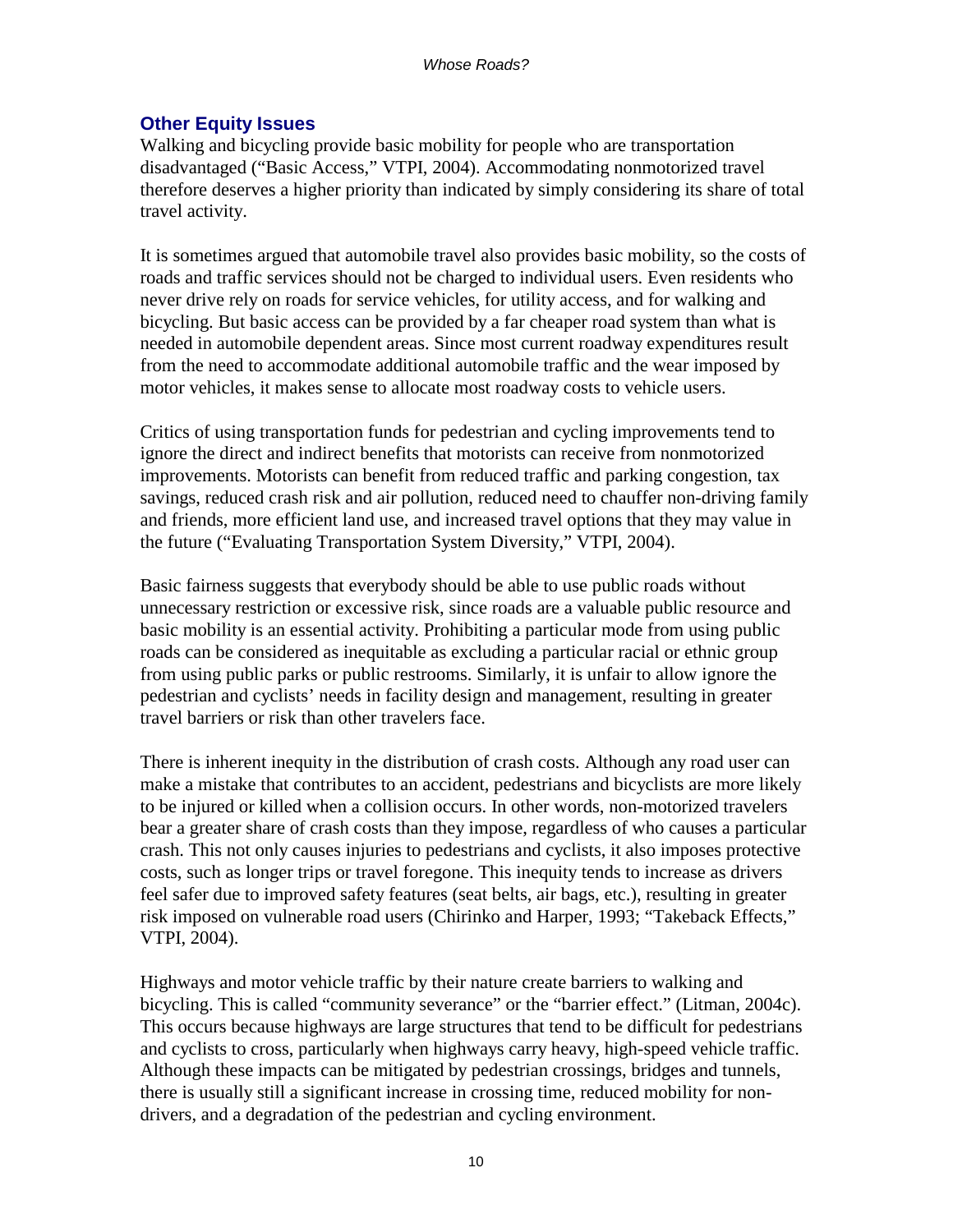Bicycles are sometimes considered to cause traffic delays, implying that programs to encourage cycling contradict, rather than support, congestion reduction objectives. But bicycles usually cause less congestion than automobiles (Litman, 2004b). Only on congested roads with narrow lanes, high-speed traffic and no suitable alternative routes are cyclists likely to increase traffic delay, and most cyclists avoid riding in these conditions because it is unpleasant. Conflicts over road space can be considered primarily the fault of motorists, since bicycles require less space than motor vehicles. Of course, other types of vehicles also delay traffic. Trucks, delivery vehicles, farm equipment, and vehicles with elderly drivers probably cause more traffic delays than bicycles. If occasional delay justifies prohibiting cycles, these vehicles should also be banned.

Improved traffic laws enforcement can minimize congestion delays. Slower vehicles (including bicycles) are required to stay to the right side of the roadway, and must get off the roadway, when safe to do so, if they delay five or more vehicles, to let faster vehicles pass. Excessive delay by cyclists therefore indicates that traffic laws are inadequately promoted and enforced, or facility improvements are needed to reduce conflicts.

It is sometimes argued that nonmotorized travel is dangerous and should be discouraged (or at least, should not be encouraged). Walking and cycling tend to have higher fatality rates per mile than motorized travel, but this tends to be offset by the following factors (Litman, 2004b):

- Non-motorized travel imposes minimal risk to other road users.
- Non-drivers tend to travel less than motorists. A short walking or cycling trip often substitutes for a longer motorized trip. A typical motorist drives 5 to 10 times as far each year as a typical non-driver walks and cycles.
- Pedestrian and cyclist risk can be significantly reduced (Pucher and Dijkstra, 2000). Many nonmotorized crashes result, in part, from inexperience or carelessness on the part of pedestrians and cyclists. A responsible and cautious pedestrian or cyclist has significantly lower risk than the overall average.
- Walking and cycling provide significant health benefits that can offset crash risks.

Taking these factors into account, a responsible adult cyclist or pedestrian who follows traffic rules and wears a helmet is estimated here to have a per-trip crash fatality rate that is comparable to that of automobile travel, imposes minimal crash risk on other road users, and significantly increases aerobic health. Per capita pedestrian and cycling accidents tend to decline as nonmotorized travel increases in a community. There is no evidence that walking and cycling by responsible adults increases overall road fatalities or health risk.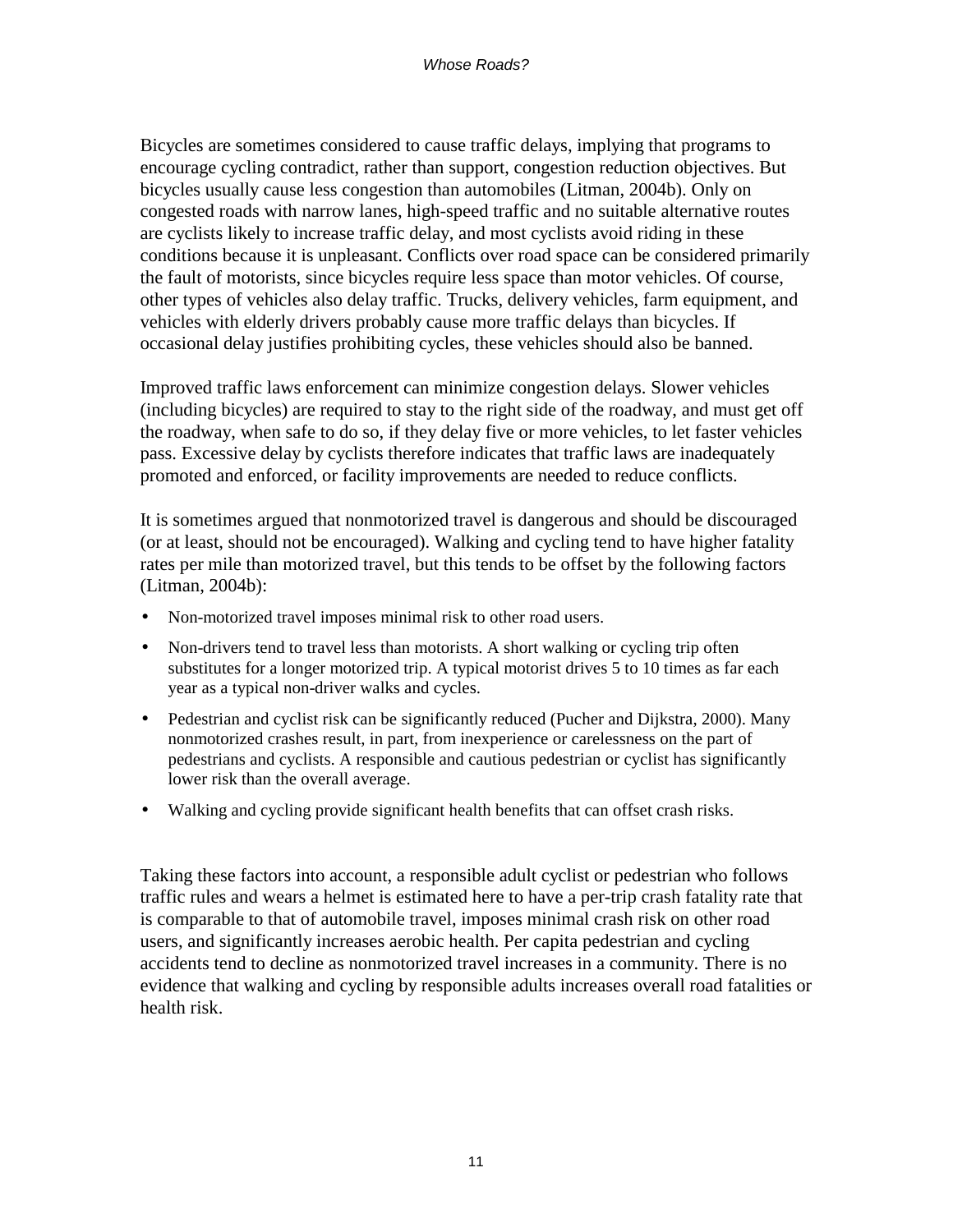#### **Summary**

This paper shows that bicyclists and pedestrians have legal, practical and moral rights to use public roads. Nonmotorized travel plays an important role in the transportation system, and provides many benefits to society, including benefits to users, motorists and residents. Nonmotorized modes provides basic mobility for people who are physically, economically and socially disadvantaged. Conventional transportation planning tends to overlook and undervalue nonmotorized transportation.

Pedestrians and cyclists pay more than their fair share of roadway costs. Although most highway expenses are funded through motor vehicle user fees, local roads and traffic services are funded primarily through general taxes that residents pay regardless of their travel habits. Motor vehicle use also imposes a variety of external costs, including parking subsidies, congestion, uncompensated crash damages, and environmental impacts. Pedestrians and cyclists impose much less external costs, due to lower costs per mile, and because they tend to travel fewer miles per year. In general, people who drive less than average overpay their true share of transportation costs, while those who drive more than average underpay. As a result, pedestrians and bicyclists tend to subsidize motorists.

Current transportation investment and management policies tend to favor motor vehicle use at the expense of non-motorized modes. Policy changes to better protect pedestrians and cyclists, and increase non-drivers' mobility tend to increase equity.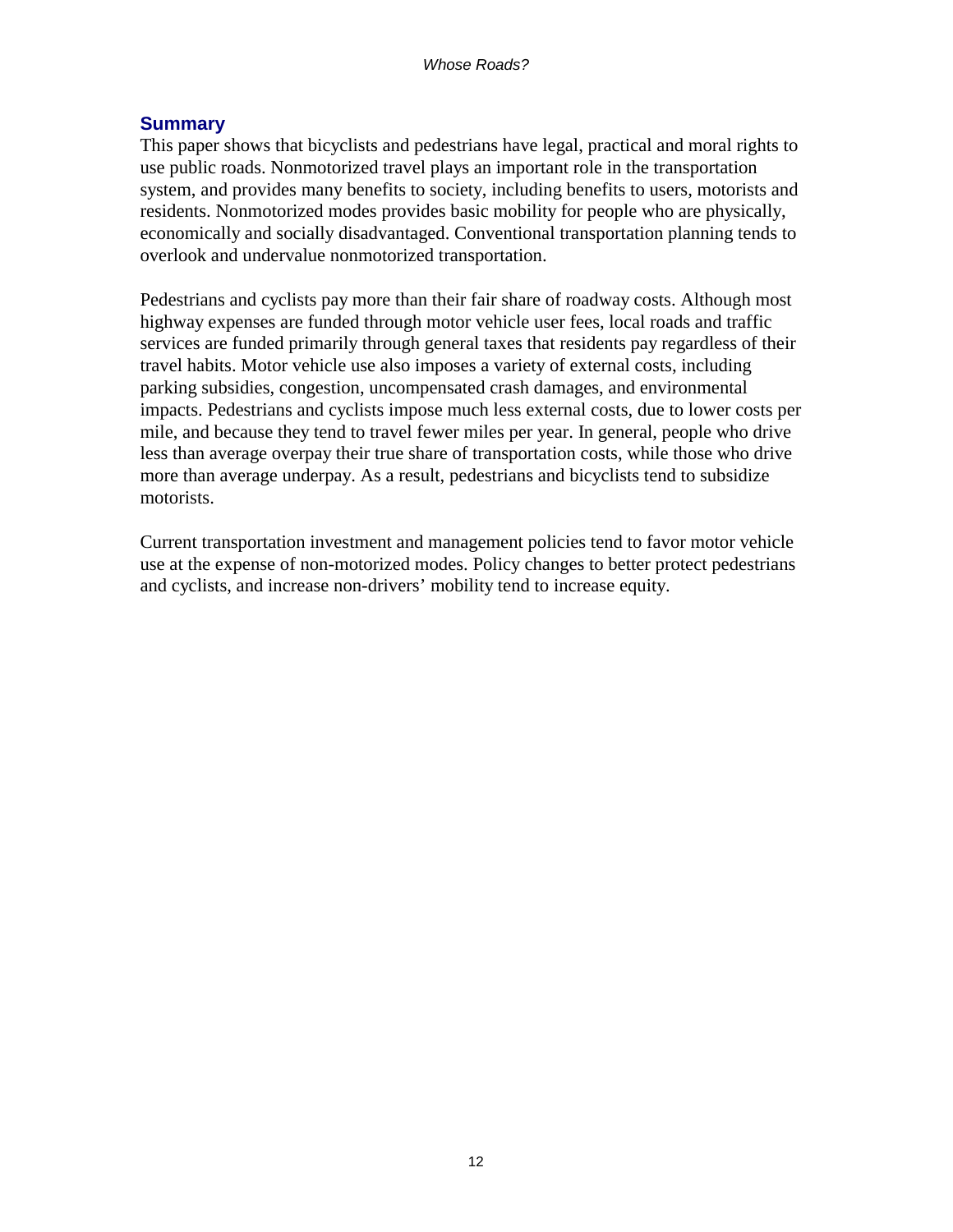#### **References**

AASHTO, *Policy on Geometric Design of Highways and Streets*, American Association of State Highway and Transportation Officials ([www.aashto.org\)](http://www.aashto.org/), 1994.

ADONIS, *Best Practice to Promote Cycling and Walking* and *How to Substitute Short Car Trips by Cycling and Walking*, ADONIS Transport RTD Program, European Union ([www.cordis.lu/transport/src/adonisrep.htm\)](http://www.cordis.lu/transport/src/adonisrep.htm), 1999.

Robert Cervero and Carolyn Radisch, *Travel Choices in Pedestrian Versus Automobile Oriented Neighborhoods*, UC Transportation Center, UCTC 281 ([www.uctc.net\)](http://www.uctc.net/), 1995.

Robert Chirinko and Edward Harper, Jr., "Buckle Up or Slow Down? New Estimates of Offsetting Behavior and their Implications for Automobile Safety Regulation," *Journal of Policy Analysis and Management*, Vol. 12, No. 2, 1993, pp. 270-296.

The *Cornell Law Website* ([www.law.cornell.edu/topics/state\\_statutes.html\)](http://www.law.cornell.edu/topics/state_statutes.html) has U.S. traffic laws.

John DeCicco and Hugh Morris, *The Costs of Transportation in Southeastern Wisconsin*, American Council for an Energy-Efficient Economy ([www.aceee.org\)](http://www.aceee.org/), 1998.

Mark Delucchi, *Annualized Social Cost of Motor-Vehicle Use in the U.S., 1990-1991; Report #7*, Institute of Transportation Studies ([www.uctc.net\)](http://www.uctc.net/), 1998;

Royola Dougher, *Estimates of the Annual U.S. Road User Payments Versus Annual Road Expenditures*, American Petroleum Institute (Washington DC), 1995.

FHWA, *Highway Statistics 2002*, Federal Highway Administration ([www.fhwa.dot.gov\)](http://www.fhwa.dot.gov/), 2003.

FHWA, *1997 Federal Highway Cost Allocation Study*, USDOT ([www.ota.fhwa.dot.gov/hcas/final\)](http://www.ota.fhwa.dot.gov/hcas/final), 1997.

Paul Hill, *Bicycle Law and Practice*, Bicycle Law Books (Falls Church), 1986.

ITE, *Uniform Vehicle Code*, ITE ([www.ite.org\)](http://www.ite.org/), 1992.

Joseph Jones and Fred Nix, *Survey of the Use of Highway Cost Allocation in Road Pricing Decisions*, Transportation Association of Canada ([www.tac-atc.ca\)](http://www.tac-atc.ca/), August 1995.

KPMG, *The Cost of Transporting People in the City of Edmonton*, Transportation Department (Edmonton), 1996.

LawGuru, *Internet Law Library* ([www.lawguru.com/ilawlib/17.htm\)](http://www.lawguru.com/ilawlib/17.htm), 2004.

LAW, *How to Repeal a Mandatory Sidepath Law*, League of American Bicyclists ([www.bikeleague.org\)](http://www.bikeleague.org/), 1995.

Todd Litman, "Measuring Transportation: Traffic, Mobility and Accessibility," *ITE Journal* ([www.ite.org\)](http://www.ite.org/), Vol. 73, No. 10, October 2003, pp. 28-32, available at [www.vtpi.org.](http://www.vtpi.org/)